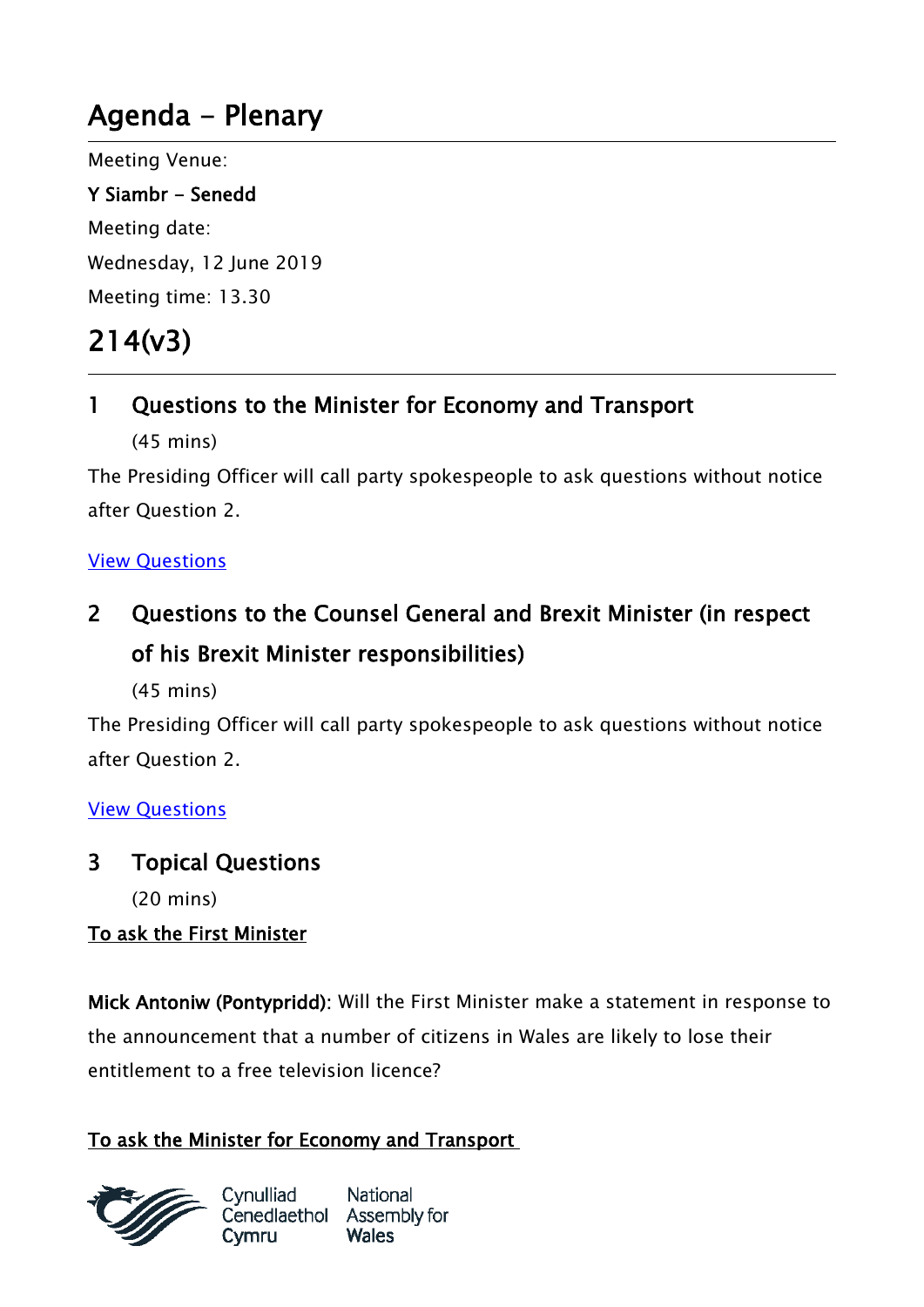Andrew RT Davies (South Wales Central): In light of a report by the Welsh Affairs Committee stating Air Passenger Duty should be fully devolved to Wales, will the Minister outline the Welsh Government's plans for abolishing or reducing the rate if the power is transferred to Wales?

#### To ask the Minister for Economy and Transport

Jayne Bryant (Newport West): Will the Minister make a statement in response to the announcement that Quinn Radiators has gone into administration?

## 4 90 Second Statements

(5 mins)

## Motions to elect Members to Committees

#### NDM7072 [Elin Jones \(Ceredigion\)](http://www.assembly.wales/en/memhome/Pages/MemberProfile.aspx?mid=162)

To propose that the National Assembly for Wales, in accordance with Standing Order 17.3, elects Mark Reckless (Brexit Party) as a member of the Finance Committee.

#### NDM7073 [Elin Jones \(Ceredigion\)](http://www.assembly.wales/en/memhome/Pages/MemberProfile.aspx?mid=162)

To propose that the National Assembly for Wales, in accordance with Standing Order 17.3, elects Mandy Jones (Brexit Party) as a member of the External Affairs and Additional Legislation Committee.

#### NDM7074 [Elin Jones \(Ceredigion\)](http://www.assembly.wales/en/memhome/Pages/MemberProfile.aspx?mid=162)

To propose that the National Assembly for Wales, in accordance with Standing Order 17.3, elects Caroline Jones (Brexit Party) as a member of the Equality, Local Government and Communities Committee.

NDM7075 [Elin Jones \(Ceredigion\)](http://www.assembly.wales/en/memhome/Pages/MemberProfile.aspx?mid=162)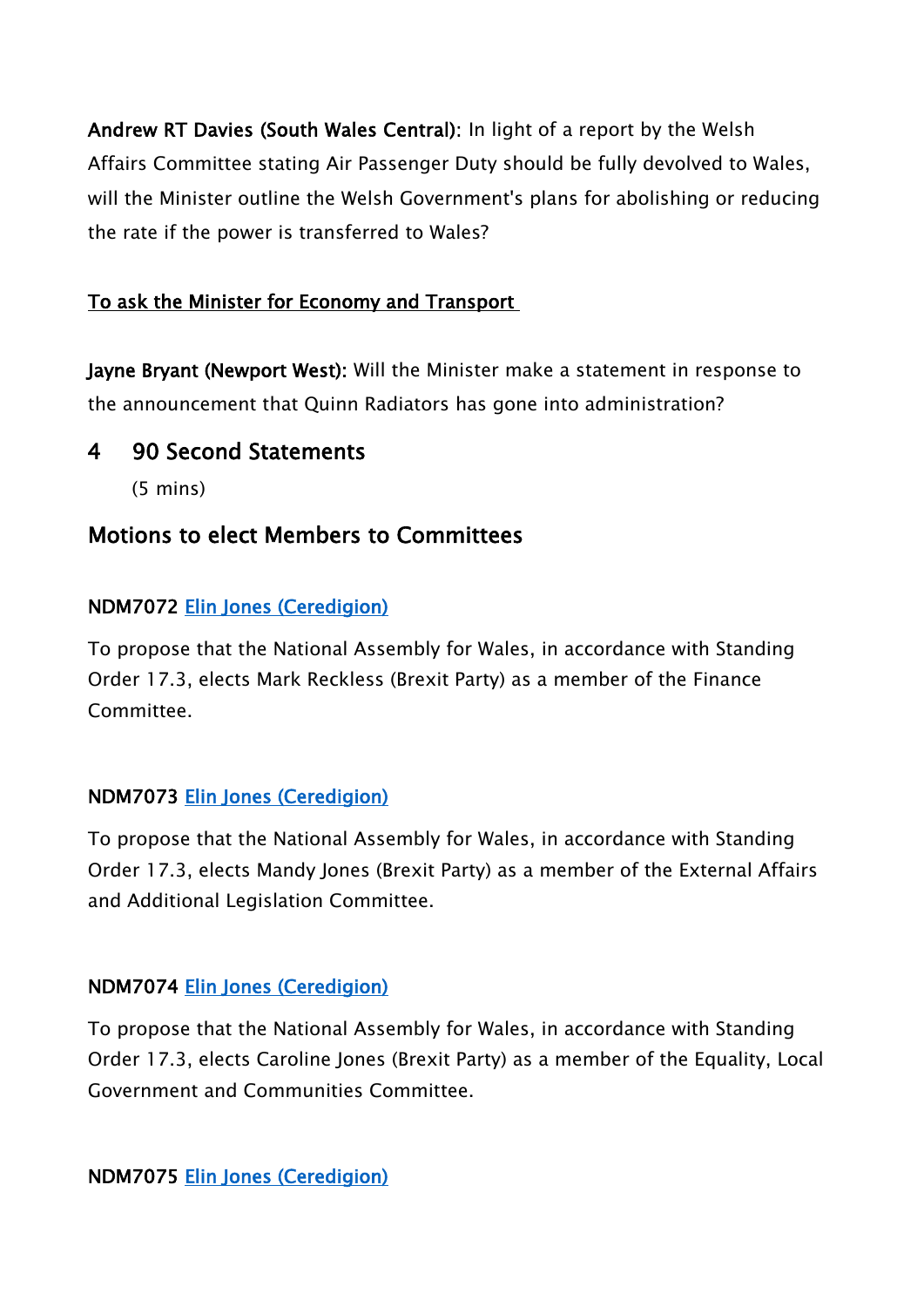To propose that the National Assembly for Wales, in accordance with Standing Order 17.3, elects:

a) David Rowlands (Brexit Party) as a member of the Standards of Conduct Committee; and

b) Caroline Jones (Brexit Party) as an alternate member of the Standards of Conduct Committee.

# 5 Debate on the Health, Social Care and Sport Committee report: Physical Activity of Children and Young People

(60 mins)

## NDM7061 [Dai Lloyd \(South Wales West\)](http://www.assembly.wales/en/memhome/Pages/MemberProfile.aspx?mid=167)

To propose that the National Assembly for Wales:

Notes the report of the Health, Social Care and Sport Committee on the physical activity of children and young people, which was [laid](http://www.assembly.wales/laid%20documents/cr-ld12369/cr-ld12369-e.pdf) in the Table Office on 7 March 2019.

Note: The response of the Welsh Government to the report was [laid](http://www.assembly.wales/laid%20documents/gen-ld12525/gen-ld12525-e.pdf) in the Table Office on 16 May 2019.

# 6 Plaid Cymru debate - Alternatives to the M4 Relief Road

(60 mins)

# NDM7066 [Rhun ap Iorwerth \(Ynys Môn\)](http://www.assembly.wales/en/memhome/Pages/MemberProfile.aspx?mid=2717)

To propose that the National Assembly for Wales:

1. Calls for the investment initially earmarked for the Welsh Government's rejected M4 relief road proposal to be refocused towards the rapid development of a long-term vision for a green and sustainable integrated Welsh transport network, which includes giving priority to addressing the congestion issues around Newport.

2. Calls on the Welsh Government to ensure that the National Infrastructure Commission for Wales plays a central role in guiding strategic and long-term national infrastructure planning.

The following amendments have been tabled: Amendment 1 - Rebecca Evans (Gower)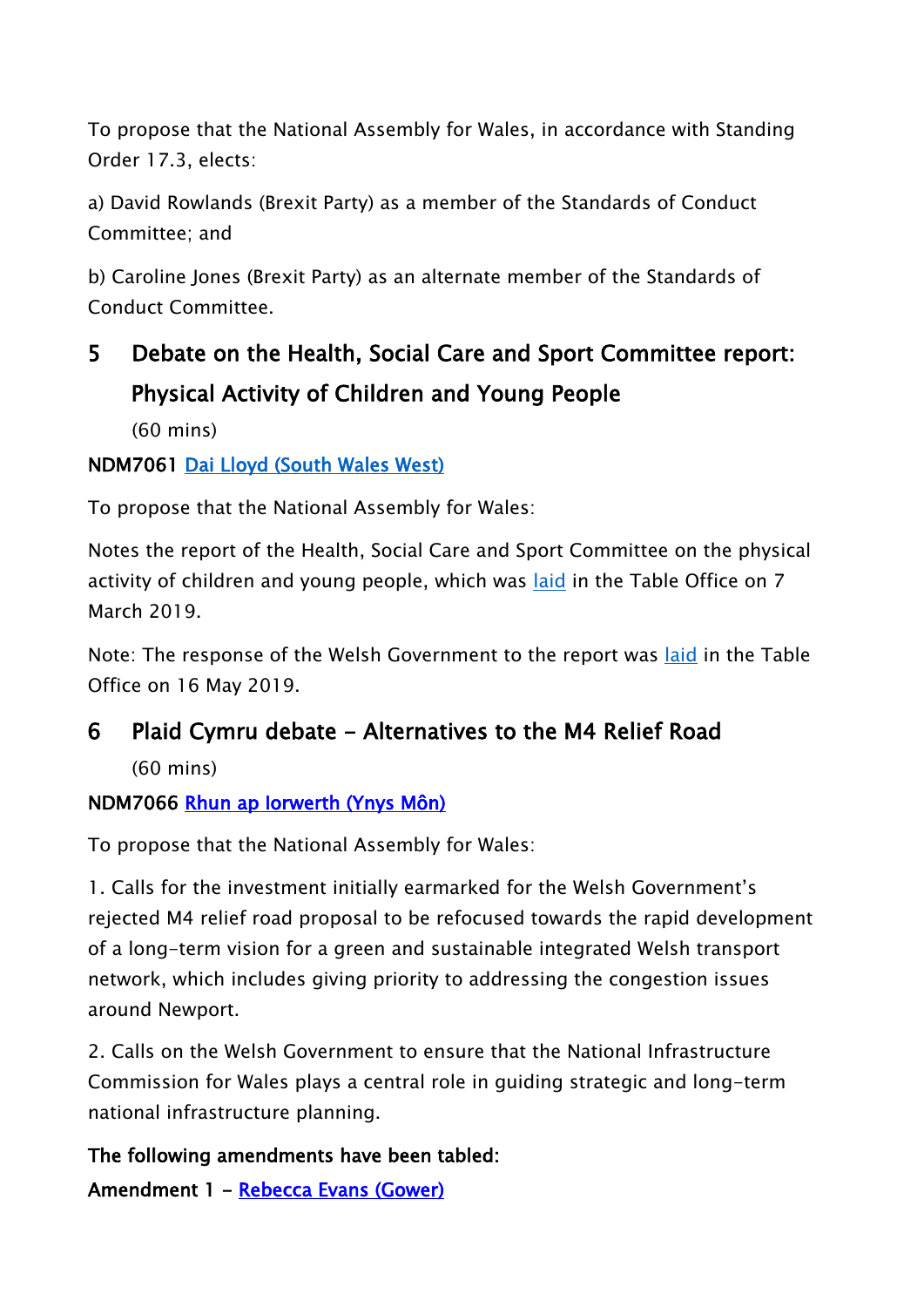Delete all and replace with:

1. Notes the decision and oral statement made by the First Minister on Tuesday 4th June regarding the M4 corridor around Newport project.

2. Notes the proposed next steps outlined by the Minister for Economy and Transport and an expert Commission to be led by Lord Terry Burns.

3. Recognises the significant congestion issues on the M4 network around the Brynglas Tunnels and the impact it has on Newport and the wider economy.

4. Notes the Welsh Government's commitment to developing and funding sustainable and effective solutions to congestion issues as part of an integrated, multi-modal and low carbon transport system.

[Oral Statement: The M4 Corridor around Newport](https://gov.wales/oral-statement-m4-corridor-around-newport) [Written Statement: M4: Next Steps](https://gov.wales/m4-newport-next-steps)

[If amendment 1 is agreed, amendment 2 will be de-selected]

Amendment 2 - [Darren Millar \(Clwyd West\)](http://www.assembly.wales/en/memhome/Pages/MemberProfile.aspx?mid=171)  Delete point 1.

#### Amendment 3 - [Darren Millar \(Clwyd West\)](http://www.assembly.wales/en/memhome/Pages/MemberProfile.aspx?mid=171)

Add as new point at end of motion: Regrets the £114 million of Welsh tax payer's money that has been wasted on developing the M4 relief road proposals.

#### Amendment 4 - [Darren Millar \(Clwyd West\)](http://www.assembly.wales/en/memhome/Pages/MemberProfile.aspx?mid=171)

Add as new point at end of motion:

Further regrets the failure of successive Welsh Labour Governments to deliver a solution to congestion on the M4.

#### Amendment 5 - [Darren Millar \(Clwyd West\)](http://www.assembly.wales/en/memhome/Pages/MemberProfile.aspx?mid=171)

Add as new point at end of motion:

Calls on the Welsh Government to urgently provide clarity as to its future plans for resolving the congestion on the M4 around Newport.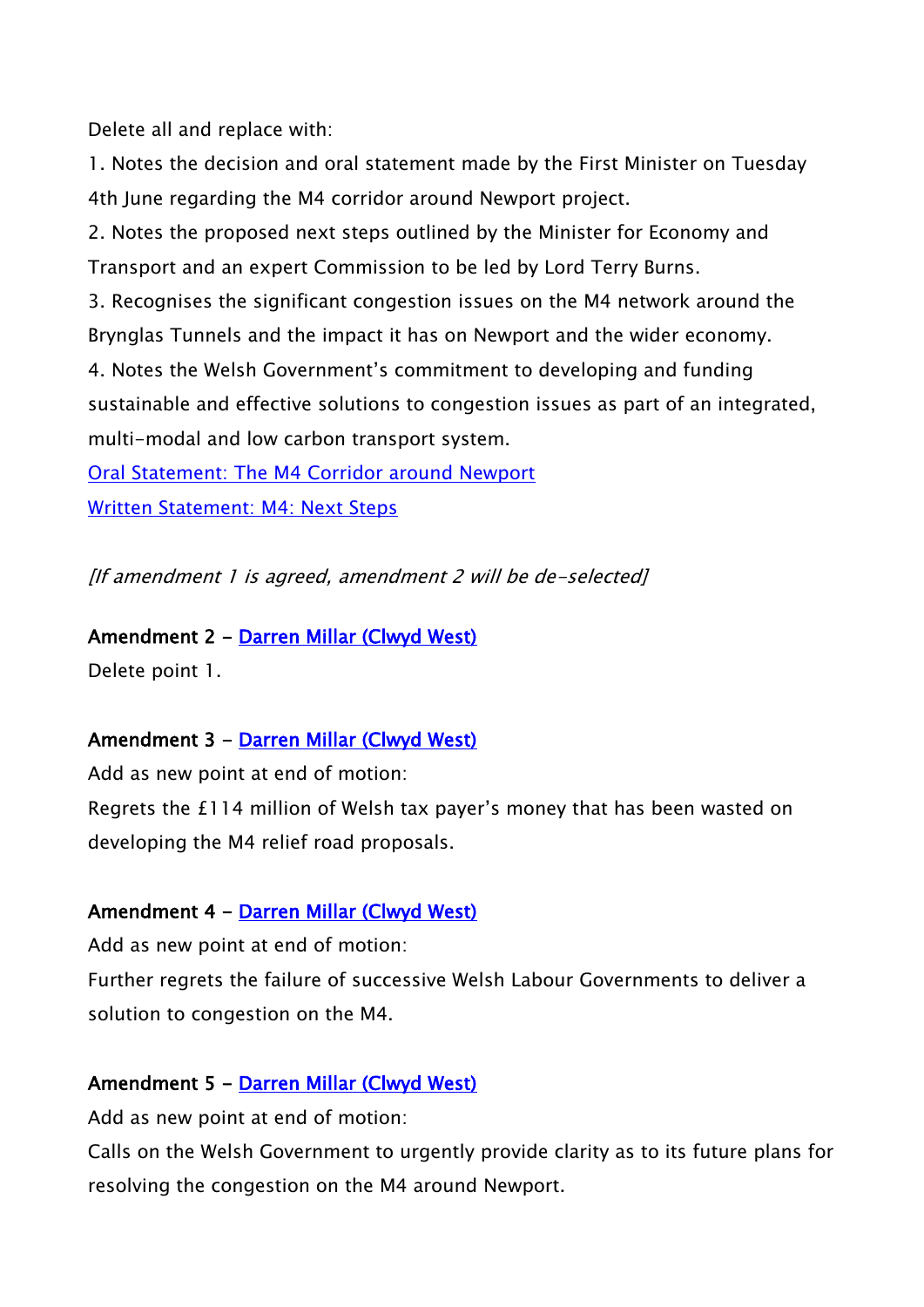# 7 Welsh Conservatives debate - Reducing Plastic Waste

(60 mins)

### NDM7065 [Darren Millar \(Clwyd West\)](http://www.assembly.wales/en/memhome/Pages/MemberProfile.aspx?mid=171)

To propose that the National Assembly for Wales:

1. Recognises the growing importance that the Welsh public places on reducing plastic waste.

2. Calls on the Welsh Government to strengthen supply chains in Wales to prevent the export of 'environmental pollution' to third countries and retain public confidence.

3. Believes the Welsh Government should use its powers to introduce a deposit return scheme for drinks containers.

4. Calls on the Welsh Government to work with the UK Government and other devolved nations to take steps to help eliminate avoidable plastic waste by also:

a) banning the supply of plastic straws, exempting individuals with disabilities;

b) preventing the supply of plastic-stemmed cotton buds except for scientific use; and

c) banning drinks stirrers.

#### The following amendments have been tabled:

## Amendment 1 - Rebecca Evans (Gower)

Delete all and replace with:

1. Recognises the growing importance that the Welsh public places on reducing plastic waste.

2. Acknowledges that Wales is leading the way in the UK with current municipal recycling rates at 62.7 per cent.

3. Calls on the Welsh Government to strengthen supply chains in Wales to prevent the export of 'environmental pollution' to third countries and retain public confidence.